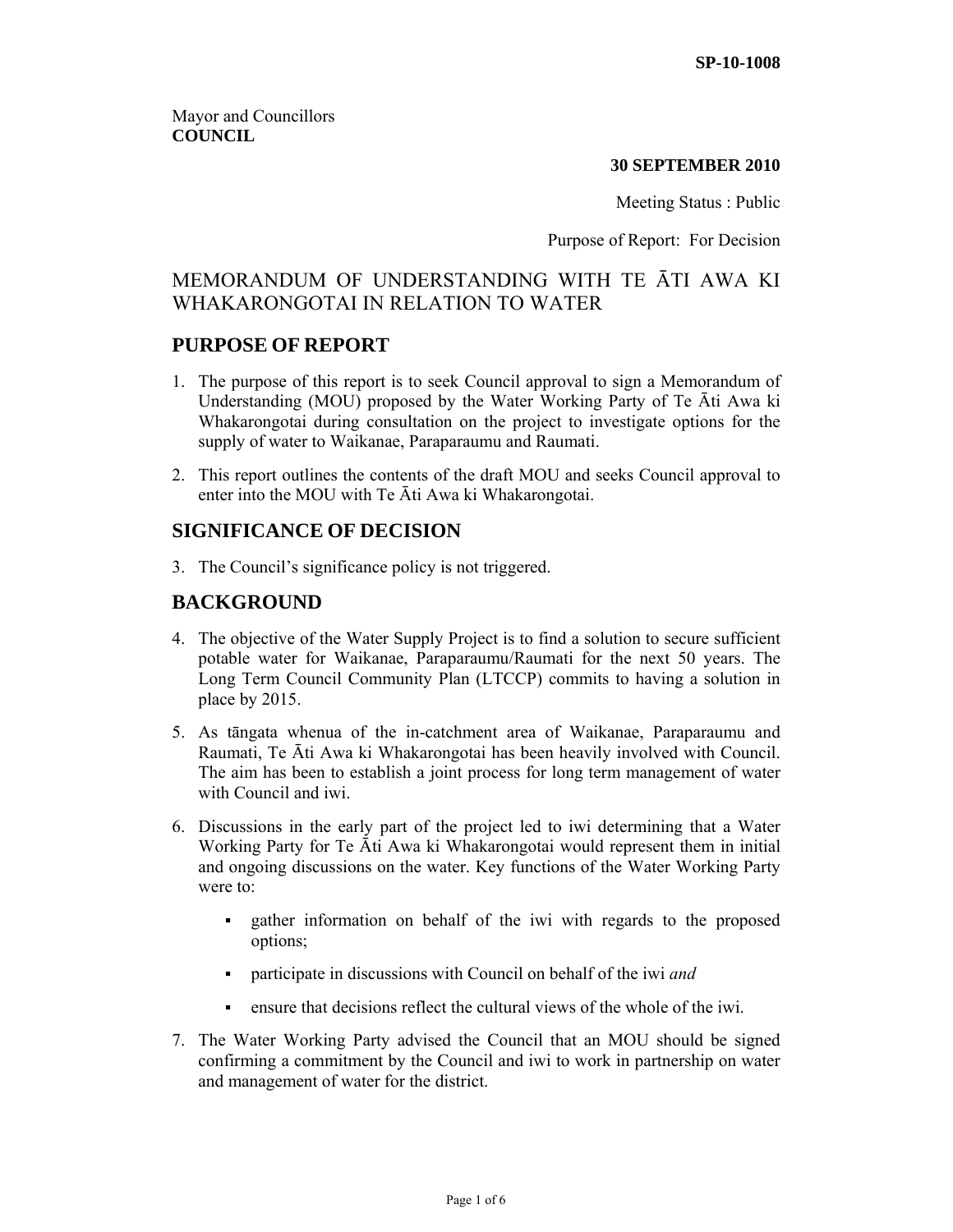## **CONSIDERATIONS**

#### *Water Working Party*

- 8. The consultation programme for the Water Supply Project has been comprehensive and will continue as the project progresses as required under the RMA.
- 9. Water itself has been widely consulted on with the general community over many years. Te Āti Awa ki Whakarongotai has been part of these previous discussions. These discussions have identified a number of cultural values. Discussions through the Water Supply Project have confirmed that these values remain key to the way in which Te Āti Awa ki Whakarongotai view their responsibility as kaitiaki of the water.
- 10. As a result of ongoing discussions with Te Āti Awa ki Whakarongotai, the Council was advised that the best way to progress discussions on water was for iwi to establish a Water Working Party. The process for establishing the Water Working Party was as follows:
	- Discussions with chairs for each iwi structure within Te Āti Awa ki Whakarongotai.
	- Through these discussions the Chair of the Charitable Trust referred the Council to the Kaumātua Committee. (It is through the Charitable Trust that Council has signed the Memorandum of Partnership.)
	- The Kaumātua Committee recognised the need to establish a working party that would provide tānagata whenua with the opportunity to participate as kaitiaki in the process of determining the future water supply for Waikanae, Paraparaumu and Raumati.
	- Three members were identified for the working party and have been supported to represent the iwi in discussions. These members were the key link between the Council and Te Āti Awa ki Whakarongotai pertaining to water; any decisions that were required were taken by this working party back to the iwi for discussion and a decision on how to progress forward.
	- All Chairs for each mandated iwi group were in agreement to support the Water Working Party. The mandated organisations are: the Kaumātua Committee; Charitable Trust; Runanga and Marae Committee. This is evidenced through their attendance and participation at the Council meeting on 19 August 2010 where the Council confirmed River Recharge with Groundwater as the top ranked and the Maungakotukutuku Dam as the second ranked water supply option for the Waikanae/ Paraparaumu/ Raumati catchment.
- 11. At the same meeting the Council resolved "*That a Cultural Impact assessment be commissioned from local Iwi relating to both preferred options."*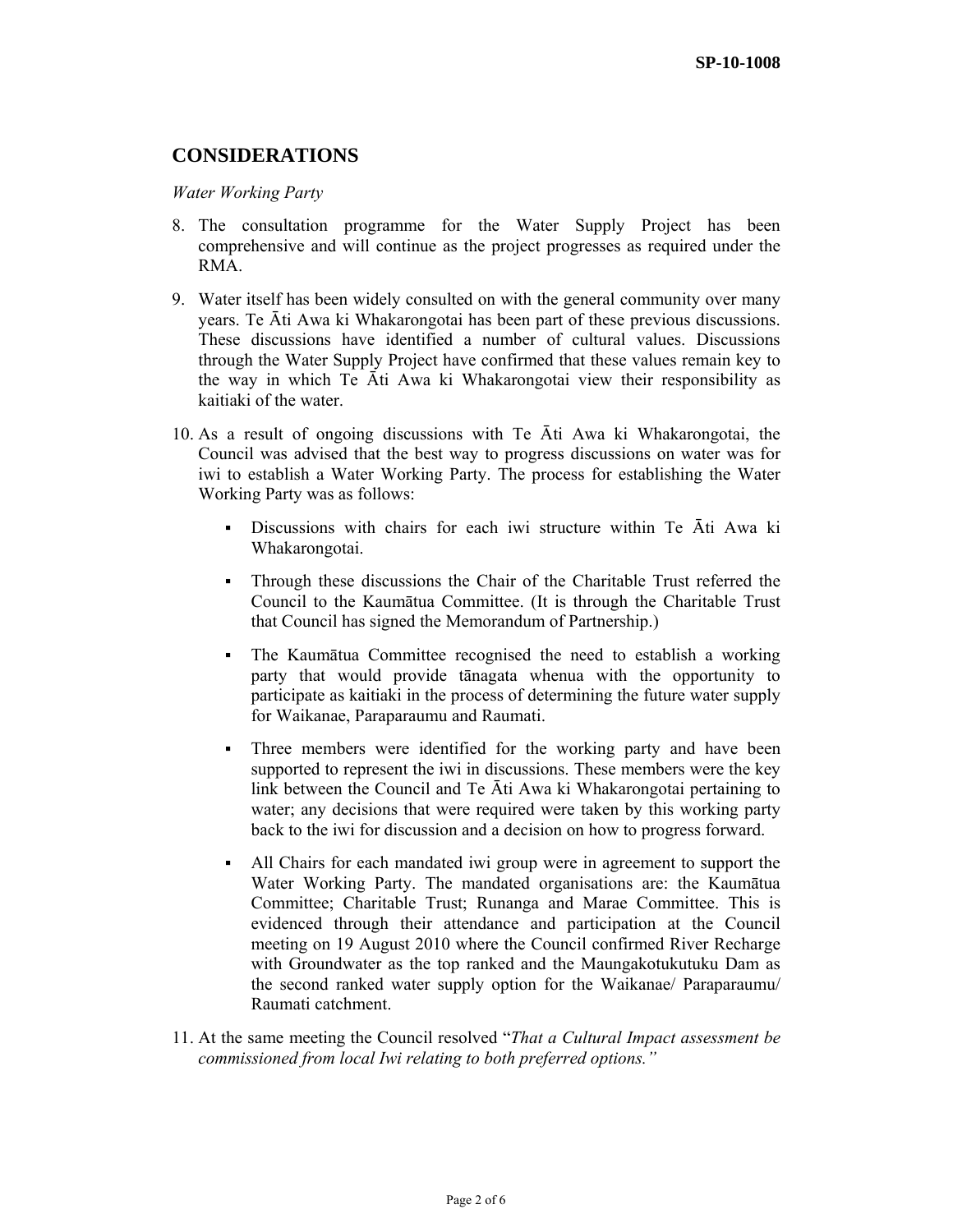12. It is expected that Te Āti Awa ki Whakarongotai will commission a Cultural Impact Assessment following the signing of the MOU. It is intended to have this completed before resource consent application is lodged mid 2011.

#### *Memorandum of Understanding*

 $\overline{a}$ 

- 13. The purpose of the Memorandum of Understanding is to provide a mechanism for the Council to develop an effective partnership with Te Āti Awa ki Whakarongotai in the management of the district's water resources. This will be through exercising the utmost good faith, co-operation, flexibility and responsiveness in their dealings with each other.
- 14. Māori have consistently indicated the following reasons for seeking recognition of cultural values and practices in relation to the management of the environment:
	- The conviction that their cultural practices have a very strong environmental basis and could enhance the Council management;
	- An obligation, as kaitiaki, to protect the natural world;
	- The belief that spirituality is integral to the connection between Māori culture and tradition with the environment.<sup>1</sup>
- 15. Leadership Statements in the 2009 Long Term Council Community Plan confirm an 'absolute commitment' to the partnership with Te Whakaminenga o Kāpiti, but also where required, Council will also develop direct partnerships with iwi and hapū on matters relevant to their role as kaitiaki.
- 16. In this same document, tāngata whenua have clearly identified that water is a valuable and natural resource and that there is a strong desire for tāngata whenua to be involved with the application of management arrangements for this precious resource.
- 17. The Council has formally adopted a series of 'bottom-line' statements in its strategy 'Water Matters: Sustainable Water Use Management'. These are:
	- *hapū and iwi have a role in water management as kaitiaki of the environment. This kaitiaki responsibility is paralleled by a role of care or manaakitanga towards the wider community. How these roles unfold in relation to water will be a matter for discussion between hapū, iwi and Council over time' (p.15).*
	- *from the perspectives of Ngāti Raukawa, Te Ātiawa and Ngāti Toa, protection of the mauri of the waterways is a significant concern. This concern encompasses but is not confined to, issues of ecosystem health and potential harm to spiritual kaitiaki that protect the waterways. (p.16)*
	- *Council recognises that hapū and iwi have kaitiaki responsibilities that include:* 
		- o *consideration of the impact of water management systems on waterways;*
		- o *concern to ensure the wider community is adequately service a safe supply of water.*

<sup>&</sup>lt;sup>1</sup> Page 4, ERMA New Zealand Policy Series. Incorporating Māori perspectives in Part V Decision Making; November 2004.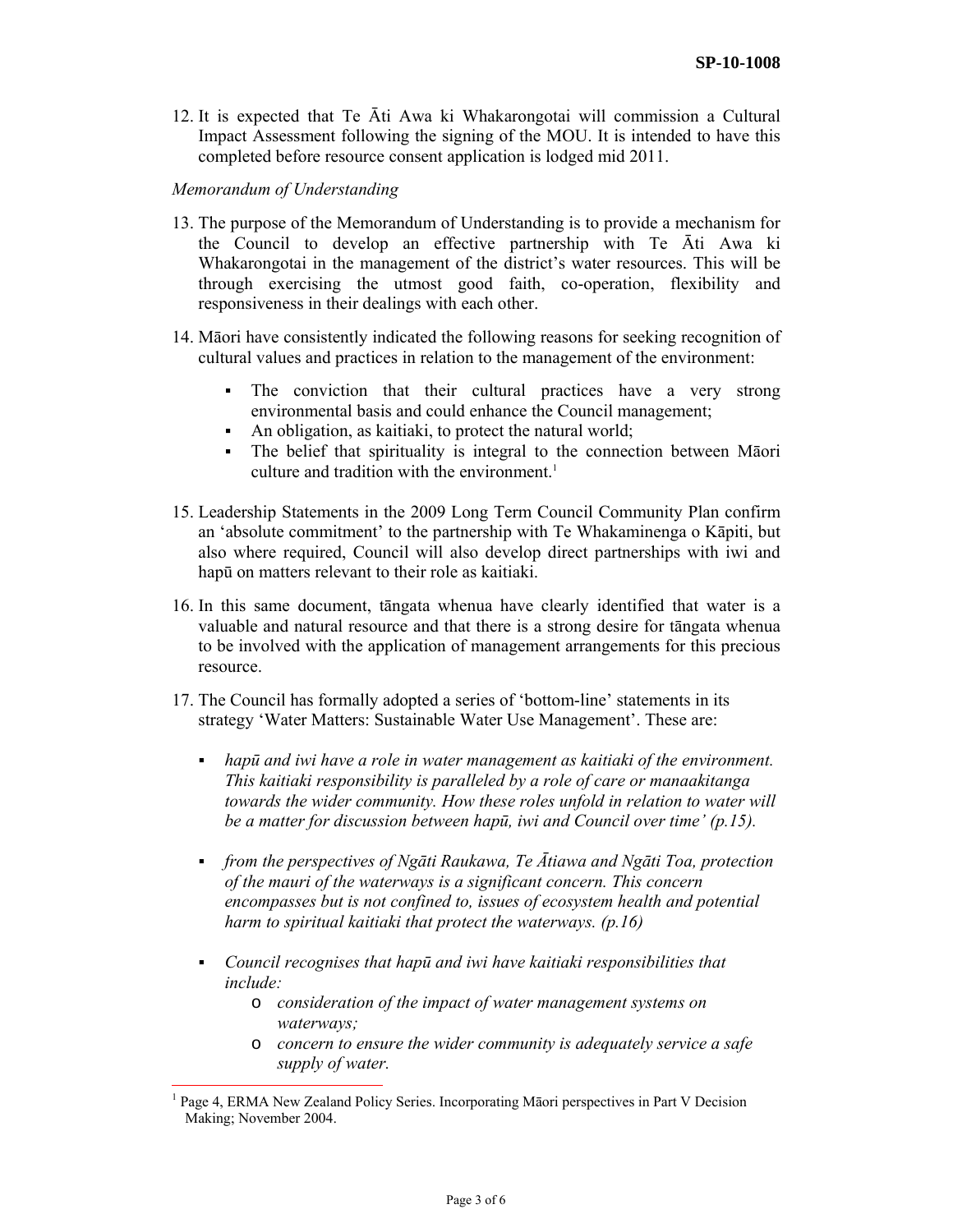- *Council wishes to pursue a partnership approach with iwi in water management issues. To that end it will seek to explore the following with iwi:* 
	- o *the way in which hapū and iwi kaitiaki responsibilities and Council water management responsibilities can mutually support and complement each other to achieve the best possible water management for the District;*
- 18. The MOU represents a framework for both the Council and Te Āti Awa ki Whakarongotai to resolve issues of importance to Te Āti Awa ki Whakarongotai and the individuals and groups they represent in a manner that provides for the protection of significant cultural values pertaining to water.
- 19. Internal discussions with water asset and operational managers have confirmed the MOU as positive way to work with iwi on the management of water.

### *Summary of Draft Memorandum of Understanding*

20. The draft MOU:

- Outlines the guiding principles which will underpin the partnership an understanding between the Council and the Te Whakaminenga o Kāpiti;
- Sets out principles to help ensure positive communication and working relationships are achievable;
- Will provide a mechanism to progress the development of a Cultural Impact Assessment of the two top ranked options for the Water Supply Project.
- 21. Other benefits of this MOU include the following:
	- The MOU will strengthen ties between local tāngata whenua and the Council, in relation to this project and any future engagement, promoting cultural wellbeing;
	- Te Āti Awa ki Whakarongotai are considered to be appropriate kaitiaki of the water within the Waikanae, Paraparaumu and Raumati area. Inclusion of Te Āti Awa ki Whakarongotai in the kaitiaki of the water promotes cultural wellbeing now and into the future;
	- Similarly, agreeing a process by which Te  $\bar{A}$ ti Awa ki Whakarongotai and the Council engage with the kaitiaki of the water contributes to the ongoing social and cultural wellbeing of the iwi within the community.
	- The LTCCP recognises the Council's role in supporting tāngata whenua to achieve their objectives in cultural health, social wellbeing and the environment, and the MOU gives tangible effect to this.

### Financial Considerations

22. Costs relating to the cultural impact assessment of water supply options are included within the Water Supply Project.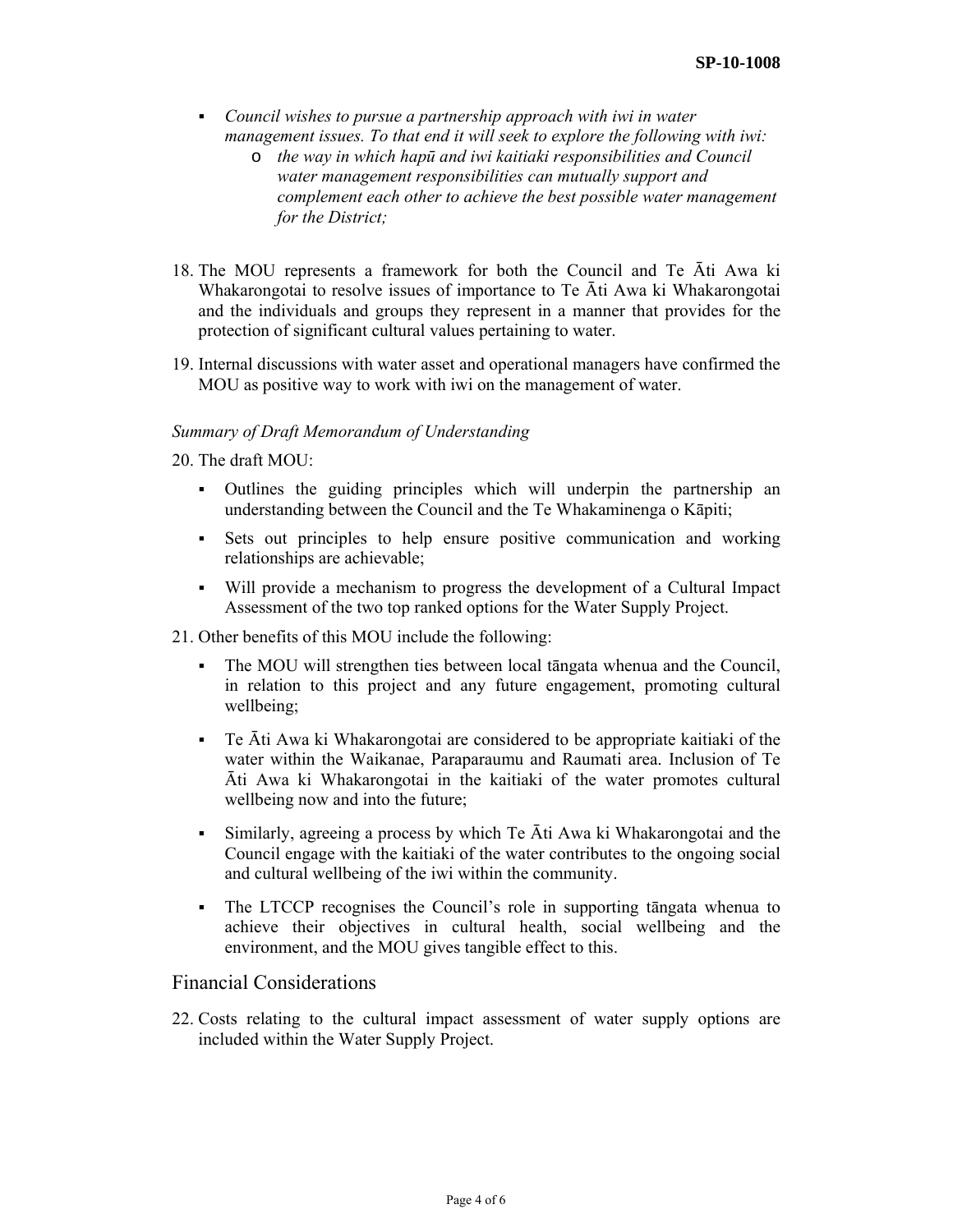## Legal Considerations

23. The MOU represents an agreement between the Council and Te Āti Awa ki Whakarongotai. Both parties will be entering into the MOU with a high level of good will and acceptance.

## Delegation

24. The Council has the delegation to consider this matter under Section A.2 of the Governance Structure 2007-2010:

*The Council has the overall oversight of, and responsibility for setting the Council Strategic Direction.* 

*This includes the:* 

*1. Development of the Community Plan (LTCCP) and associated processes, strategies and high-level policies including:* 

- *…*
- *High-level partnership frameworks, processes and relationships. The Council will develop frameworks for central Government / iwi / community partnerships in accordance with and community plan projects;*

### **Consultation**

25. Consultation on the project has been extensive, specific activities to establish the Water Working Party are discussed earlier in this report. No further consultation is required for this decision.

### Policy Implications

- 26. For Māori, the exercise of tikanga over natural resources is clearly bound to kaitiakitanga. Kaitiakitanga means guardianship, protection, preservation or sheltering. Kaitiakitanga is the managing of the environment, based on the traditional Māori world view.
- 27. Signing the MOU is a demonstration of the Council's ongoing commitment to a partnership with tāngata whenua.
- 28. Partnership with tāngata whenua is clearly identified in the Council's Long Term Council Community Plan (LTCCP). This partnership establishes opportunities to progress matters of mutual interest through Te Whakaminenga o Kāpiti or direct with wānau, hapū and iwi. All activities link to Governance and tāngata whenua.

#### Publicity Considerations

- 29. The signing of the MOU offers an opportunity for the Council to demonstrate commitment to partnership with tāngata whenua. A joint media statement will be released after this meeting.
- 30. There may be further publicity opportunities when the MOU is signed by both parties.